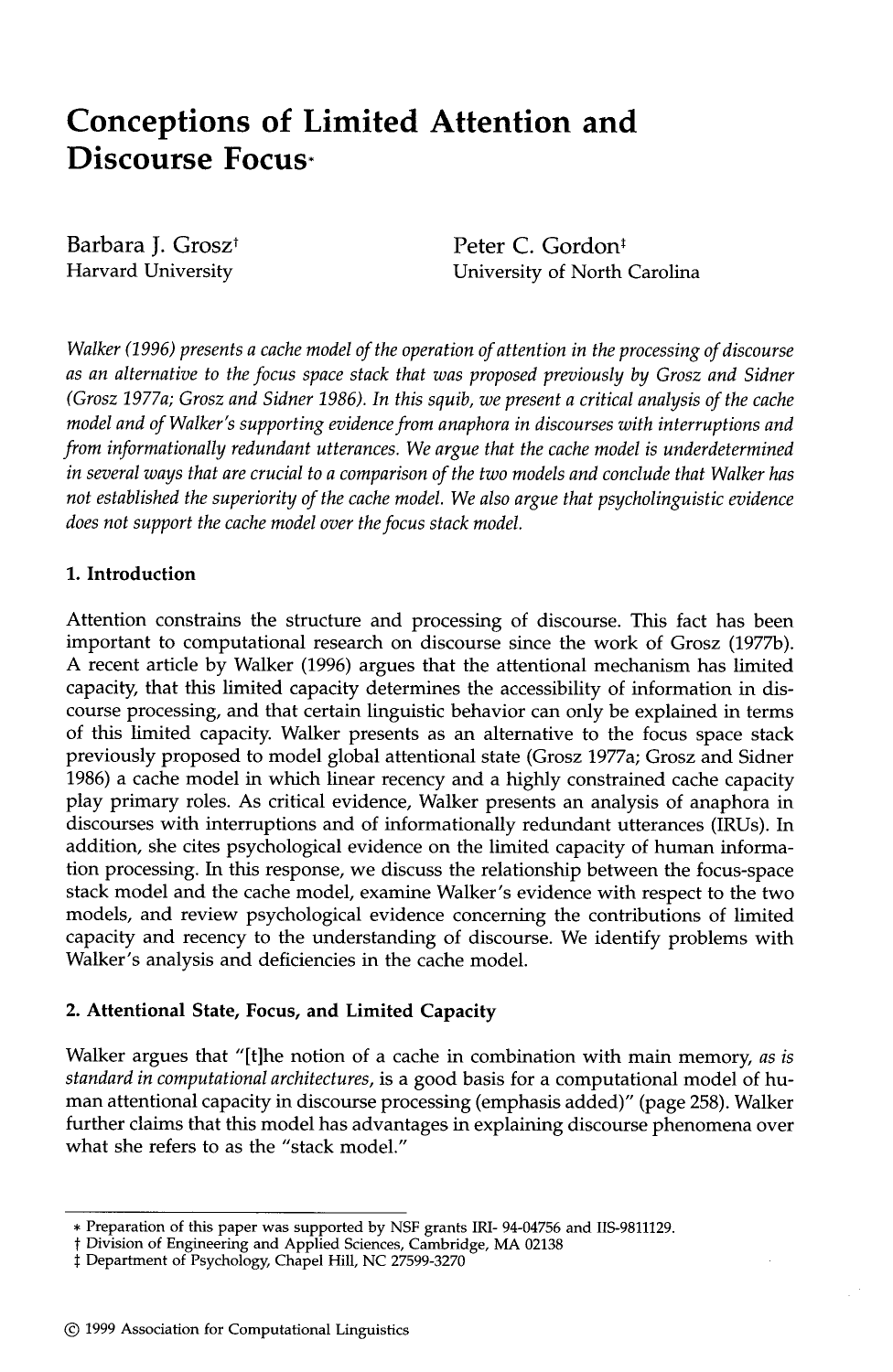Within computer systems, the stack and cache address different concerns and levels of processing. The stack model draws on ideas in programming languages that work on evaluation of variables. The cache model is based on work on memory management. To examine Walker's claims, we first identify those features of each computational construct that play a role in the respective discourse models.

The use of a focus space stack as a model of global attentional state for discourse processing (Grosz 1977b) drew on the use of stacks by programming language interpreters and compilers to determine variable values. In interpreters and compilers, the stack determines the value a variable has when a processor is in a certain state. It provides implicit indexing and an ordering of access to values that is dependent on context. These two properties and the stack's ability to capture hierarchical relationships are the primary attributes adopted in the stack-based model of global discourse structure and processing.

Because Walker describes the cache model only generally and does not identify specific properties of caches that are relevant to her model, we first establish the basic roles of caches in computer systems and then identify those properties that seem most relevant to her claims. In computer systems architectures, the cache and main memory are elements of the memory hierarchy, each level of which has a different speed, size, and cost. Faster memory is "closer" to the processor allowing for quicker processing of information stored there. The term "cache" primarily refers to the smallest, fastest memory that is accessed first. Because the whole point of the cache is to speed up processing, cache management algorithms must be low cost. They are syntactic in the extreme, depending on physical properties of the system and making no reference to content. For discourse-processing algorithms, and for Walker's model, similar physical properties of human memory do not seem the issue and content (semantic and pragmatic) does matter.

Only two of the central memory-hierarchy questions for computer architectures (Patterson and Hennessy 1996) are relevant to the discourse issues Walker raises: replacement strategy and how information is found in the cache. Walker does not specify a replacement strategy, but suggests consideration of a modification of the "least recently used" strategy that accommodates what she calls "preferential retention." Preferential retention is not clearly defined in the squib; we are given no details on how items to be (preferentially) retained are identified nor on differences in treatment of retained items and those in the cache on some other basis. Preferential retention is said to depend on the intentions of the discourse participants, but exactly how is not specified. There is no discussion of how to identify the information relevant to a new intention that should be retained. Because intention-based preferential retention seems to be the main way Walker's cache model breaks out of a strict linear-recency approach, the lack of detail makes it difficult to ascertain exactly how it works, and more generally to establish how the model differs from the stack model.

Walker does not discuss methods for searching the cache although issues of locating information in the cache are important in computer systems design. Instead, the cache model assumes the cache is sufficiently limited in size that everything in it is "almost instantaneously accessible" (Walker 1996, 258). Walker also does not define "strategically retrieve" nor specify how main memory is searched when items are not found in the cache. Because main memory is part of the cache model (see the quotation that starts this section), without such information it is difficult to evaluate the model.

Hence, the main claims of the cache model seem to be that (1) the cache contains a small number of items; (2) as new entities are discussed in the discourse, entities not mentioned recently are removed from the cache to make room, and (3) remention and some (unspecified) connection with the current discourse intention cause an entity to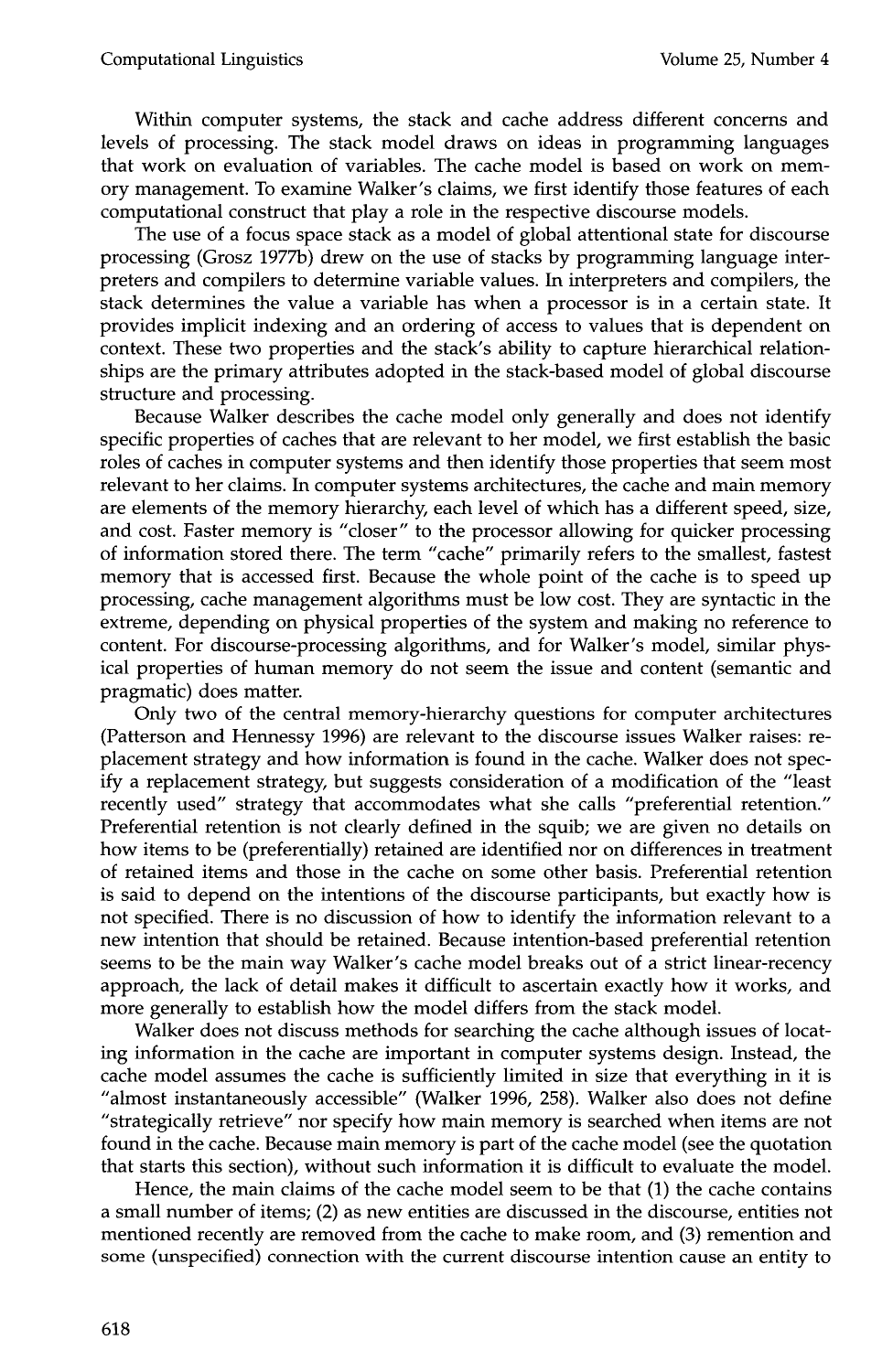be retained longer in the cache than it would otherwise be. An important related claim is that (4) only items in the cache are available for various discourse processes like the inference of discourse relations (Walker 1996, 258).

Linear recency thus plays a much more substantial role in the cache model than in the stack model. In this context, claim (1) raises both computational and linguistic issues. From a computational point of view, the cache must be small enough to allow for instant retrieval of all items (or Walker must specify the retrieval part of the processing); from the linguistic point of view, the cache size must accommodate the facts of informationally redundant utterances-being small enough to explain when an IRU is required and large enough to explain when no IRU is needed.

The stack model makes specific claims about how intentions at the discourse level affect attentional state, providing the basis for the hierarchical structure. With respect to (3), Walker says that such intentions influence retention and retrieval in the cache model, but no details are given. Intentional connections might be identified and function identically to the intentional structure in the stack model (which would certainly greatly lessen the differences between the two models) or differently (in which case comparison would shed light on the appropriateness of the different models). An additional difference between the models is the cache model claim (4). The stack model claims only differences in speed and complexity of accessibility, not possibility of accessibility, among those items in the stack and those not.

#### **3. Linguistic Evidence**

In her squib, Walker discusses two types of linguistic evidence: pronominal reference following interruptions and informationally redundant utterances. We first examine this evidence from the stack model perspective showing how the data might be accounted for within that model; we then raise some questions about Walker's cache model explanations.

In earlier work (Grosz 1977a; Grosz and Sidner 1986) we have argued that it is important to distinguish between two levels of discourse structure and processing: global and local. A focus-space stack was proposed as a model for the global level. The main claims about its use in processing have been for handling definite descriptions (Grosz 1977a; Grosz 1981) and reasoning about intentional structure (Lochbaum 1998). The local level "refers to the influence of a listener's memory for the linguistic form of an utterance (the actual words and the syntactic structure) on his interpretation of a subsequent utterance" (Grosz 1977b).<sup>1</sup>

According to this theory of discourse structure, pronominal reference depends on the local level of attentional state, not the global level. Initial work on hierarchical discourse structure was motivated by examples of pronouns that were used to refer to entities in stacked focus spaces. This work could be read as suggesting that some memory for local attentional state was attached to each focus space. However, such an account would contradict the local nature of local attentional state, and we have more recently denied it (Grosz and Sidner 1997). A more satisfactory explanation of such pronoun uses has two components: specification of the information that indicates a shift in focus back to the attentional state of some previous discourse segment (typically more than an unstressed pronoun alone) and a determination of the

<sup>1</sup> Sidner (1979) first provided algorithms that tied the local level with pronominal reference. In subsequent work we have defined a centering model for attentional state at this level (Grosz, Joshi, and Weinstein 1995) and have explored the ways in which pronominal reference and centering interact (Gordon, Grosz, and Gilliom 1993, interalia).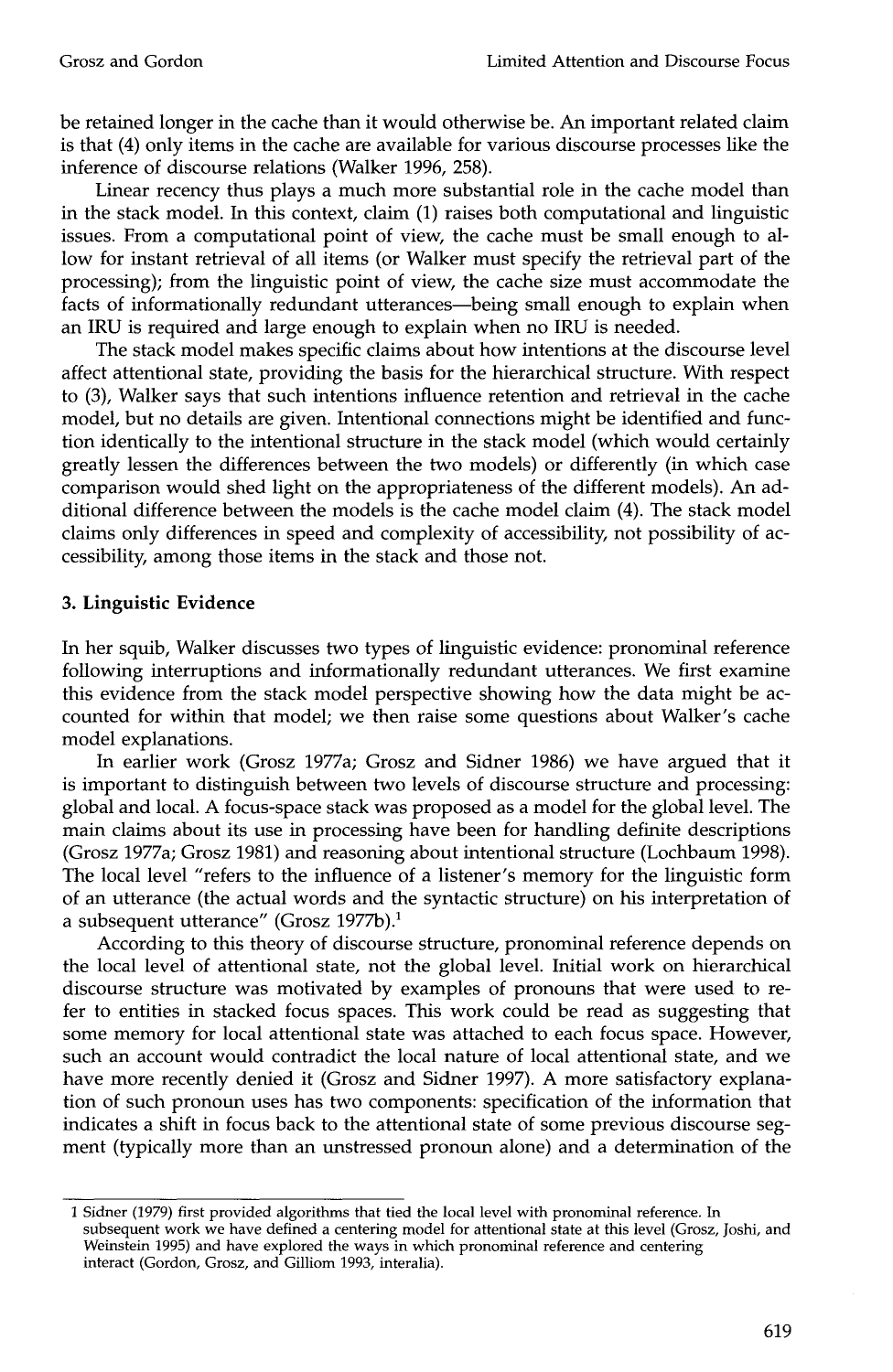possible connections between discourse segment purposes and the entities for which such pronoun uses are felicitous (which, we conjecture, should be close connections). Although such pronoun uses provide compelling evidence of the hierarchical nature of discourse structure, the focus space stack in itself is not sufficient to explain their interpretation.

The claim of centering theory is not that centering alone suffices for resolving all pronominal reference (see Kehler [1997]), but that when attentional state plays a role, it is local, not global attentional state. This distinction is important as we reexamine Walker's data and claims.

The stack model requires that a speaker indicate to a hearer when attention is shifting from one discourse intention, and thus segment, to another. As a result of such shifts, focus spaces may be "pushed" or "popped." Typically, isolated references alone (i.e., individual pronouns or definite descriptions) do not suffice. Many different cues have been discussed in the literature, including cue phrases (Hirschberg and Litman 1993; Sidner 1981), intonation (Grosz and Hirschberg 1992; Hirschberg and Litman 1993; Nakatani 1997), repetition of previous content (Sidner 1979), and tense (Polanyi 1988). With this in mind, we can examine dialogues A-C in Walker's squib.

In comparing dialogues A and B, Walker argues that the utterance "as well as her uh husband" is easy to interpret after a short interruption but more difficult to interpret after a longer interruption.<sup>2</sup> She claims that this argues against the stack model because the length of the interruption is not a factor in that model. However, Walker overlooks the fact that "as well as her uh husband" is a sentence fragment, and thus depends on local attentional state for its interpretation. It may be this aspect of the utterance rather than the pronoun that makes interpretation difficult. The alternative continuation utterance, "OK, well, her husband also works" seems much easier to interpret for both versions A and B.

Walker uses dialogue C to support her argument that IRUs provide evidence for linear recency. The gist of her argument is that the material is repeated because it is no longer salient and thus no longer in the cache. However, there are alternative explanations of the function of this particular IRU, all of which are compatible with the stack model. One is that the IRU is being used in part to help identify the discourse intention to which attention is returning. That is, rather than identifying information in main memory that needs to be made salient again, the IRU is a repetition that helps to establish to which part of the dialogue (i.e., which focus space on the stack) attention is now returning. In this example, attention is returning not merely to the certificates, but to the advisor's diversification argument concerning them. With respect to this kind of example, the cache and stack models differ in how they find the information (by looking in main memory or in the stack), more than in what they do once they find it. In either case, the IRU functions to identify the information (discourse segment content and purpose) to which attention is returning, i.e., to focus (for the cache model) or refocus (for the stack model) attention on something previously salient. The difference is whether that material is found in main memory or in the stack. To determine whether the stack model is appropriate, one would need to determine whether other items in the focus space to which attention returns become salient.

<sup>2</sup> Intonation plays a major role in the ease or difficulty with which these spoken dialogues could be interpreted. That role must be taken into account for processing claims to be supported.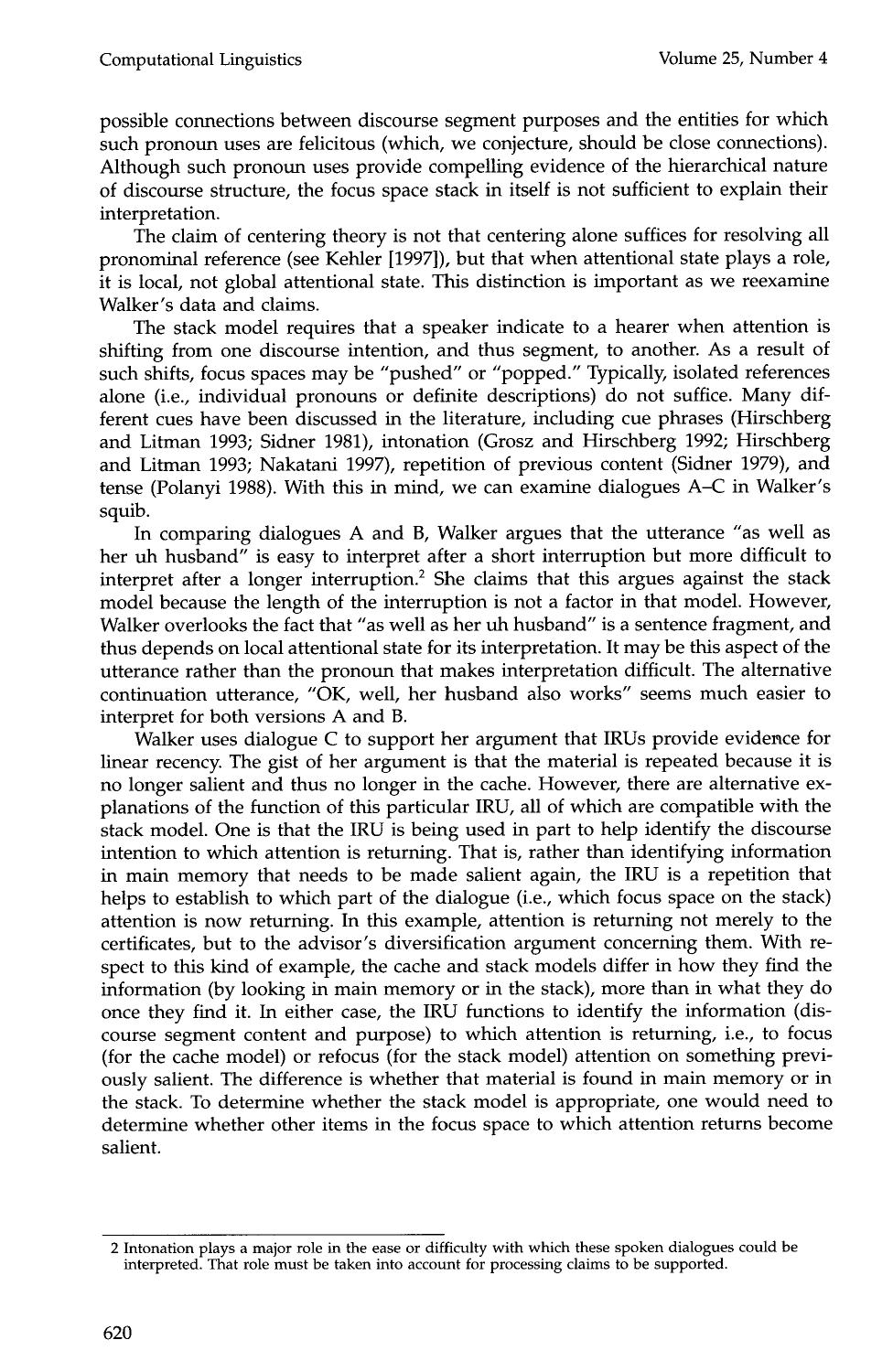## **4. Some Deficiencies of the Cache Model**

Although the attentional state model leaves certain details unspecified (e.g., as Walker notes, the depth of the stack), it makes specific claims about discourse segment structure, discourse segment purposes, and shifts in attentional state.<sup>3</sup> The cache model, as Walker presents it, leaves too many details unspecified to allow a similar level of analysis or critique or solid comparison with the stack model. For such purposes the memory organization, replacement policy, and retention must be more completely specified. Some key questions are:

**Memory organization:** What is the structure and organization of main memory? According to Walker's cache model if an entity is removed from the cache it appears only in main memory and must be retrieved from there. Main memory contains a vast amount of information. How is the relevant information found? In particular, with an IRU, is the information found in the same way on second retrieval as it was initially? Is there a claim that long-term memory in some way separates out information in the current discourse? In what ways does this structure compare to the focus space stack?

**Cache replacement policy:** Does only a single entry get changed for each new entity mentioned in the discourse or are entities related to the old entry removed and others related to the just-mentioned entity added? If such related entities are deleted or added to the cache, which semantic or pragmatic properties determine sufficient relatedness?

**Retention:** On what specific basis (e.g., which particular discourseintentional relationships) are entities (preferentially) retained in the cache?

#### **5. Some Problems with Walker's Comparison of the Models**

In Section 5 of the squib, Walker compares the stack and cache models along a number of dimensions. Although her description of the effects in the stack model as participants shift between different discourse intentions is mostly accurate, the statement under the second bullet that entities in the focus space are no longer accessible is misleading. These entities are accessible, but access is more complex and less efficient, because they are no longer stack-accessible, i.e., they cannot be retrieved through the stack. However, they are accessible in memory just as they were before and just as the cache model requires for anything removed from the cache.

More importantly, the cache model is incomplete in ways that are essential to deciding between the two models. No definition is given of "related to new intention" (first bullet) or "related to prior intention" (third bullet). Without these specifications it is unclear what material not explicitly mentioned is brought into the cache. A specification of the cache replacement strategy is essential to determining the appropriateness of the cache model when intentions are completed (bullet 2). The statement that the cache "retrieves entities related to the prior intention from the main memory to the cache, unless retained in the cache," leaves unanswered two critical processing

<sup>3</sup> There are, in addition, several well-recognized problems with the model. In particular, as used in computer systems, stacks do not differentiate among different kinds of frames, but interruptions seem to operate differently from normal embeddings (Grosz and Sidner 1986) and there are open issues in explaining pronominal reference at discourse segment boundaries.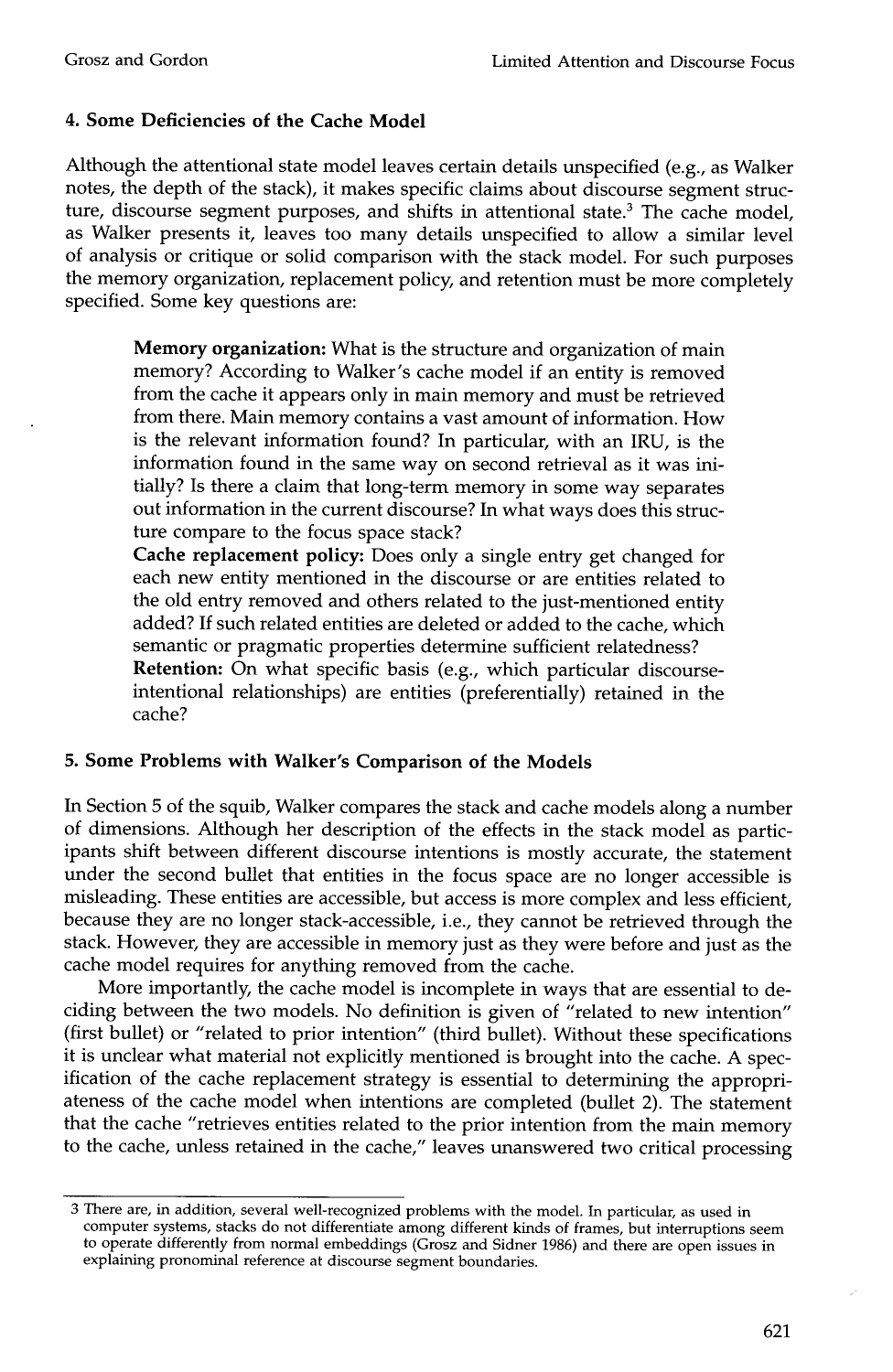questions: (1) How is the cache searched for related entities and how is relatedness determined? (2) How is a "prior intention" determined i.e., what memory is there for intentional structure and how is that coordinated with information in main memory so that the relevant information can be found? The stack model coordinates intentional structure and attentional state to address just these issues.

Walker makes two problematic claims in comparing the two models' treatments of interruptions. First, dialogue A differs from dialogue B, in that the interruption in A is three utterances long whereas that in B is five utterances. If this difference affects the cache content as significantly as Walker's model requires, then the cache is very small; it could not accommodate a very large discourse segment. But then one must ask what happens in the cache model with a discourse segment that is longer than three or four utterances. Would such a segment require that the reader or writer explicitly repeat material that is five or more sentences back? Second, in discussing dialogue C Walker says that without (22b), (22c), and (23) the inference required to understand the discourse "requires more effort to process," a claim that requires substantiation; in particular, utterance (22a) followed by (24) without the *and* that is required because of (22c) seems no more difficult to process than the fragment given. In both these cases, more empirical investigation is needed to determine the appropriate model.

With respect to return pops, Walker has misconstrued Sidner's stacked focus constraint. This constraint was postulated before Sidner integrated her work on local focus of attention with the focus-space stack work. Sidner's claim is significantly different from Walker's. In particular, it stipulates which pronouns *cannot* be used for entities other than those locally in focus (i.e., those that we now call centers of an utterance). With respect to most of this discussion, Walker does not discuss the potential cost of checking nonfocused entities, but this cost can only be low if very few entities are checked, not all of long-term memory. In the air compressor (not pump!) example to which she refers there was a room full of equipment that could have been made to work and that was visually salient. An alternative to the explanations Walker provides for the IRUs with return pops is that IRUs are a good way to shift attention to a prior discourse intention and segment (hence focus space).

Finally, we note that the cache model does suggest an interesting research issue that is not clearly raised in the stack model. In computer systems, when information is moved from main memory to the cache, it is moved in blocks larger than the individual piece of information that was initially sought. The guiding locality principle here is spatial locality: programs typically need to access information (instructions and data) that have addresses near each other in memory (Patterson and Hennessy 1996). The processing trade-off that computer designers must address is one of processing time versus hit rate: larger blocks take longer to move, but increase the likelihood that subsequently needed information will be in the cache. Implicit focus (Grosz 1977b) and the treatment of functionally related entities (Grosz, Joshi, and Weinstein 1995) respond to a related issue in discourse processing, namely, what other than an entity itself becomes focused when the entity is focused? Although it is widely acknowledged that various related entities become salient (e.g., the door of a house, the time or location of a meeting), the determination of the scope of what becomes salient remains an open question (Grosz 1981). Whereas computer architects can depend on physical proximity in memory, discourse processing requires measures of conceptual closeness.

## **6. The Psychology of Discourse Processing**

Like Walker, we support the integration of research in psycholinguistics and research in computational linguistics, and we support the contention that human information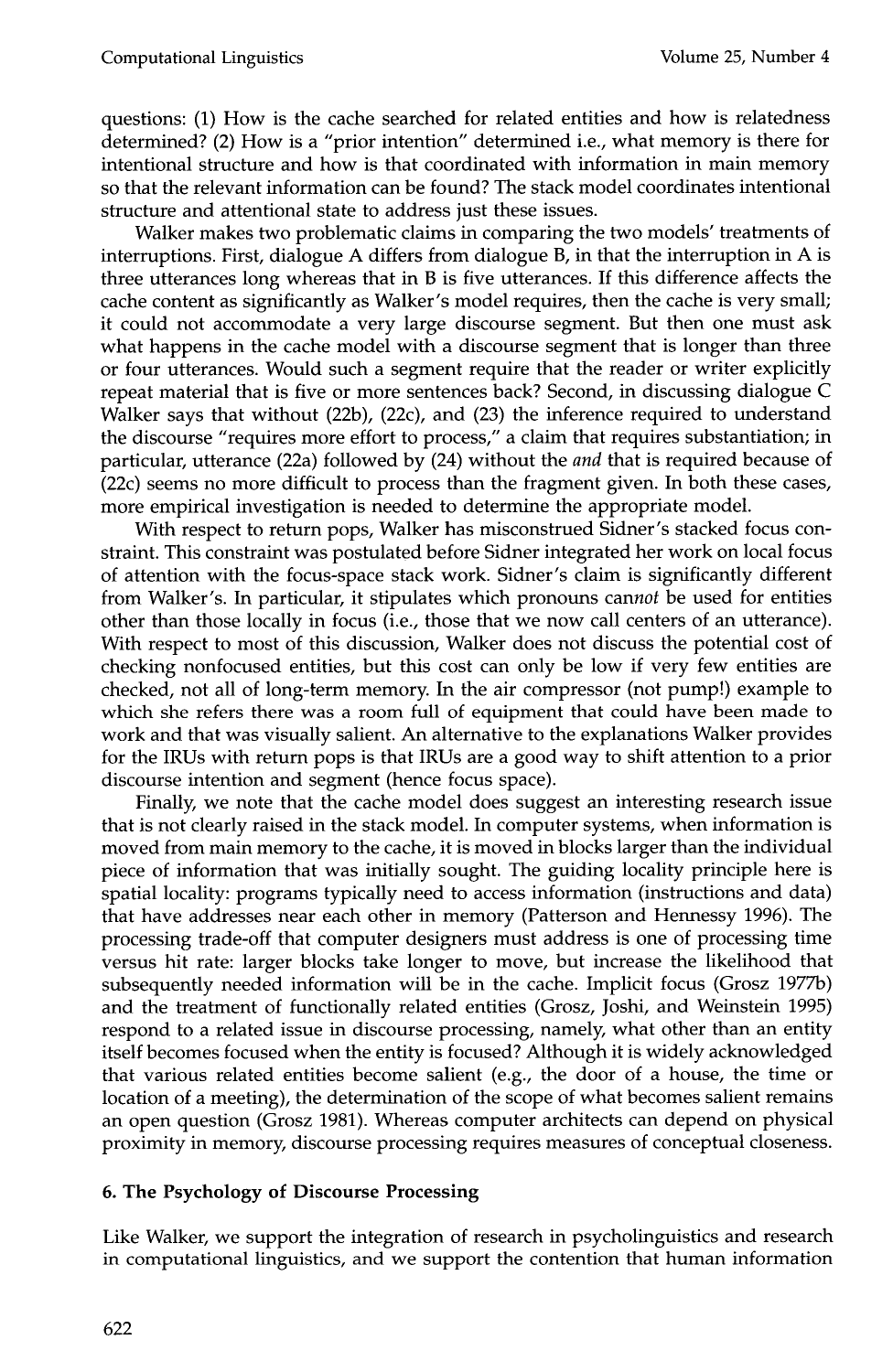processing is constrained by capacity limits, a position that is held by most, but not all, cognitive psychologists. However, the psycholinguistic literature does not support Walker's contention that a cache in combination with main memory, as is standard in computational architectures, provides a good basis for a computational model of human attentional capacity in processing discourse (Walker 1996b). The modal model of memory, capturing common aspects of memory models of the 1960s and early 1970s, had a short-term and long-term memory organization resembling cache-main memory organization. However, research since then has caused cognitive psychologists to revise their views of memory in ways that are not consistent with the idea that a cache-like memory contributes to discourse processing.

The prominent work of Baddeley (1986) retains the notion of sharply limited capacity in working memory, but the component subsystems that have these limitations (the articulatory loop and the visual-spatial sketchpad) represent information at levels that are not directly useful in discourse processing of the sort with which Walker is concerned. Baddeley advances the additional idea of a limited-capacity central executive that controls processing, but for this executive, the appropriate computational analogy is the processor rather than the cache or memory. Kintsch's (1988) position on short-term memory capacity (articulated in Kintsch & van Dijk [1978]) depends on a general model of discourse-processing that incorporates many other processing assumptions. In fact, Kintsch and van Dijk (1978) report that reducing the capacity of the short-term buffer from four propositions to one proposition has no effect on how well the discourse-processing model fits human subjects' performance in recalling and summarizing stories. In more recent work, Ericsson and Kintsch (1995) have argued that the amount of information that is required for working memory to perform the tasks ascribed to it far exceeds the capacity of the kinds of memory stores that are studied using traditional short-term memory tasks. They have proposed that working memory makes use of highly organized long-term memory. One source of evidence for this view is that frequently people can easily resume a task that has been interrupted, a kind of evidence that was also used to motivate the original stack model (Grosz 1977a). Walker also cites experimental research on pronoun interpretation and other types of inference in support of her cache model. Clark and Sengul (1979) is cited in support of the notion that pronoun interpretation is based on a linear backward search of the text, but this research has been criticized for confounding distance between the pronoun and its antecedent with topic shifts (Garnham 1987). Studies of local coreference (within discourse segments) clearly show that recency is not the primary factor in human pronoun interpretation (see Gordon and Scearce [1995] for a review). Studies of coreference beyond the local domain (called "reinstatement" in the psychological literature) do not provide evidence of a powerful effect of recency in determining ease of comprehension (O'Brien et al. 1995). Other research cited by Walker does support the idea that inference in human language comprehension is constrained, but it does not provide a basis for distinguishing capacity-limited and focus-based approaches to this constraint.

#### **7. Summary**

In sum, we agree with Walker that: (1) a model of attentional state is important for explaining the uses of certain linguistic expressions (e.g., cue phrases and pronouns); (2) human mental processes have limitations of both memory and processing. We disagree with Walker's claims that (1) limited memory capacity is the key architectural feature for attentional state; (2) IRUs should be explained on the basis of this limited capacity; (3) the felicity of pronominal processing after an interruption provides ev